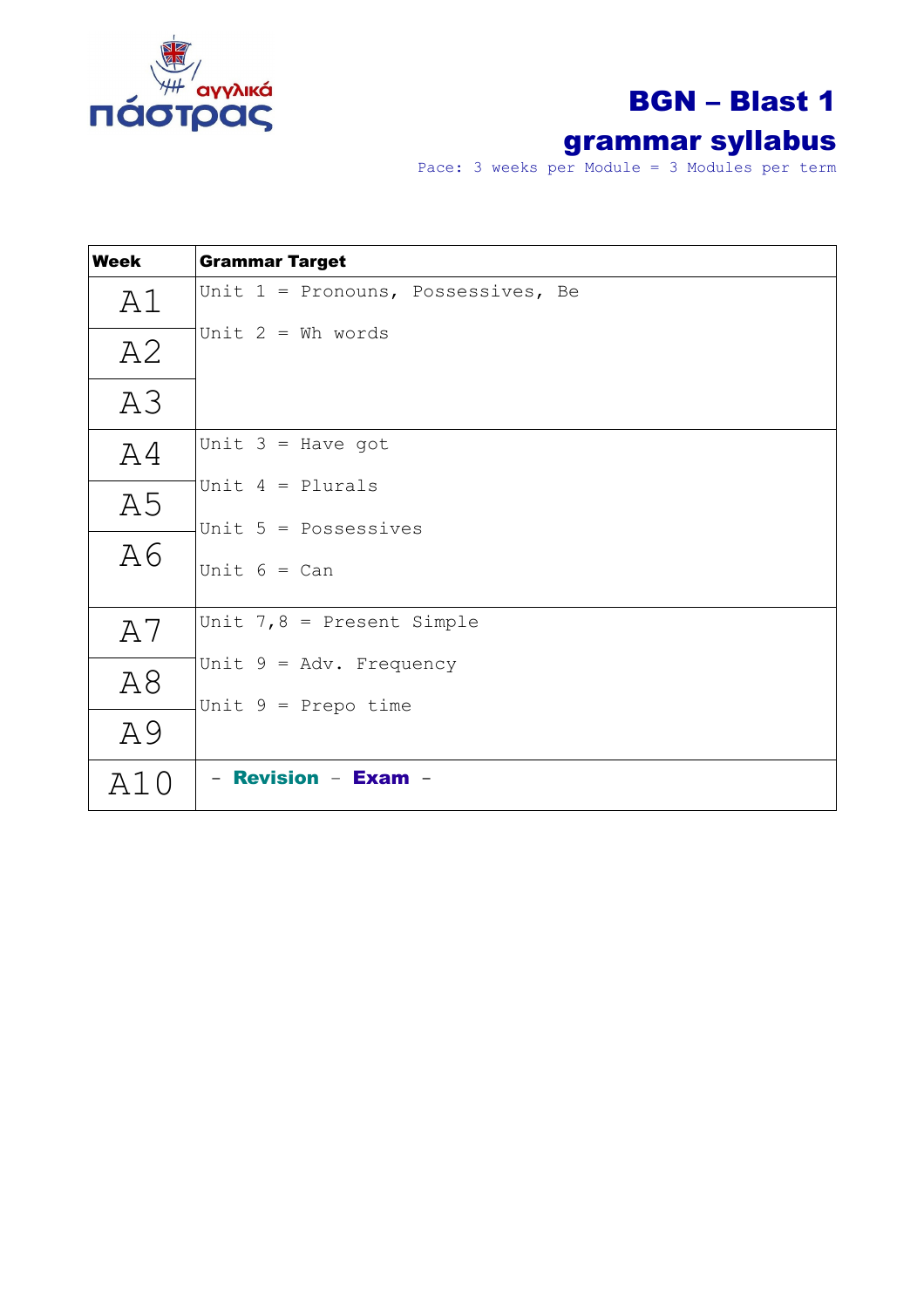

# BGN – Blast 1

### grammar syllabus

Pace: 3 weeks per Module = 3 Modules per term

| <b>Week</b>           | <b>Grammar Target</b>                   |
|-----------------------|-----------------------------------------|
| B1                    | Unit $10 =$ Articles                    |
| B <sub>2</sub>        | Unit $10$ = Prepo Place                 |
|                       | Unit $10$ = There is/are                |
| B <sub>3</sub>        | Unit $11 = me$ , you, him               |
|                       | Unit $11 = must$                        |
| B4                    | Unit $12 = count - uncount$             |
| <b>x-mas</b>          | Unit $12 =$ some/any                    |
| <b>B5</b>             | Unit $13 = \text{much}/\text{many}$     |
| <b>B6</b>             |                                         |
| B7                    | Unit $14$ = Present Continuous          |
| <b>B8</b>             | Unit 15 = Present Simple vs. Continuous |
| <b>B</b> <sup>9</sup> |                                         |
| B10                   | - Revision - Exam -                     |